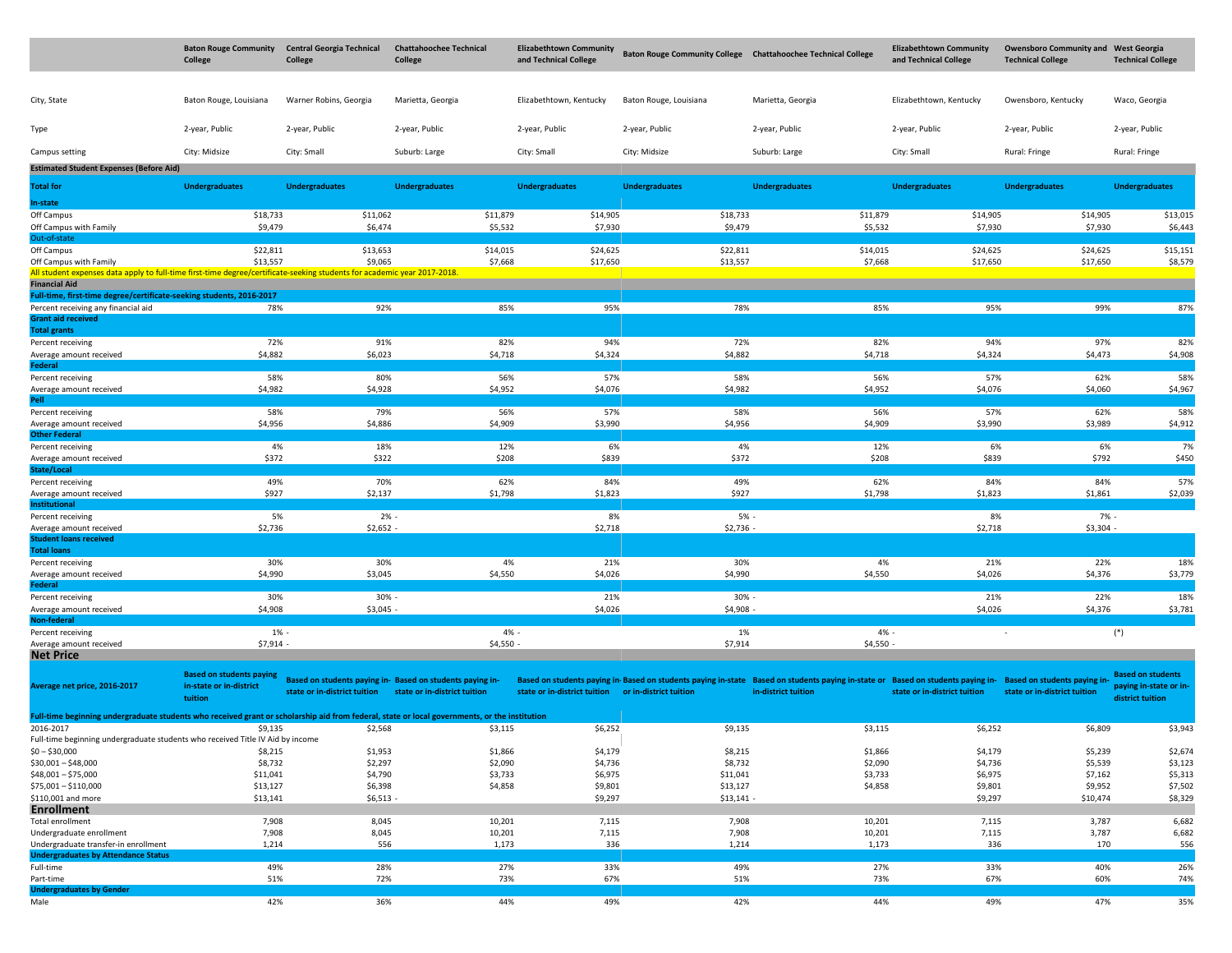|                                                                                                                                        | <b>Baton Rouge Community</b><br>College | <b>Central Georgia Technical</b><br>College | <b>Chattahoochee Technical</b><br>College | <b>Elizabethtown Community</b><br>and Technical College | Baton Rouge Community College Chattahoochee Technical College |           | <b>Elizabethtown Community</b><br>and Technical College | <b>Owensboro Community and West Georgia</b><br><b>Technical College</b> | <b>Technical College</b> |
|----------------------------------------------------------------------------------------------------------------------------------------|-----------------------------------------|---------------------------------------------|-------------------------------------------|---------------------------------------------------------|---------------------------------------------------------------|-----------|---------------------------------------------------------|-------------------------------------------------------------------------|--------------------------|
| Female                                                                                                                                 | 58%                                     | 64%                                         | 56%                                       | 51%                                                     | 58%                                                           | 56%       | 51%                                                     | 53%                                                                     | 65%                      |
| Undergraduates by Race / ethnicity                                                                                                     |                                         |                                             |                                           |                                                         |                                                               |           |                                                         |                                                                         |                          |
| American Indian or Alaska Native                                                                                                       | 0%                                      | 0%                                          | 0%                                        | 0%                                                      | 0%                                                            | 0%        | 0%                                                      | 0%                                                                      | 0%                       |
| Asian                                                                                                                                  | 2%                                      | 1%                                          | 3%                                        | 1%                                                      | 2%                                                            | 3%        | 1%                                                      | 1%                                                                      | 1%                       |
| <b>Black or African American</b>                                                                                                       | 46%                                     | 49%                                         | 28%                                       | 6%                                                      | 46%                                                           | 28%       | 6%                                                      | 3%                                                                      | 30%                      |
| Hispanic/Latino                                                                                                                        | 4%                                      | 3%                                          | 12%                                       | 4%                                                      | 4%                                                            | 12%       | 4%                                                      | 2%                                                                      | 6%                       |
| Native Hawaiian or other Pacific Islander                                                                                              | 0%                                      | 0%                                          | 0%                                        | 0%                                                      | 0%                                                            | 0%        | 0%                                                      | 0%                                                                      | 0%                       |
| White                                                                                                                                  | 39%                                     | 44%                                         | 52%                                       | 81%                                                     | 39%                                                           | 52%       | 81%                                                     | 89%                                                                     | 58%                      |
| Two or more races                                                                                                                      | 2%                                      | 2%                                          | 2%                                        | 3%                                                      | 2%                                                            | 2%        | 3%                                                      | 3%                                                                      | 3%                       |
| Race/ethnicity unknown                                                                                                                 | 5%                                      | 1%                                          | 1%                                        | 4%                                                      | 5%                                                            | 1%        | 4%                                                      | 2%                                                                      | 1%                       |
| Non-resident alien                                                                                                                     | 1%                                      | 0%                                          | 2%                                        | 0%                                                      | 1%                                                            | 2%        | 0%                                                      | 0%                                                                      | 0%                       |
| <b>Undergraduates by Age</b>                                                                                                           |                                         |                                             |                                           |                                                         |                                                               |           |                                                         |                                                                         |                          |
| 24 and under                                                                                                                           | 65%                                     | 52%                                         | 66%                                       | 55%                                                     | 65%                                                           | 66%       | 55%                                                     | 66%                                                                     | 68%                      |
| 25 and over                                                                                                                            | 31%                                     | 48%                                         | 34%                                       | 44%                                                     | 31%                                                           | 34%       | 44%                                                     | 34%                                                                     | 32%                      |
| Age unknown                                                                                                                            | 4%                                      | 0%                                          | 0%                                        | 0%                                                      | 4%                                                            | 0%        | 0%                                                      | 0%                                                                      | 0%                       |
| <b>Undergraduates by Residence (Fall 2016)</b>                                                                                         |                                         |                                             |                                           |                                                         |                                                               |           |                                                         |                                                                         |                          |
| In-state                                                                                                                               | 96%                                     | 98%                                         | 100%                                      | 99%                                                     | 96%                                                           | 100%      | 99%                                                     | 97%                                                                     | 98%                      |
| Out-of-state                                                                                                                           | 2%                                      | 2%                                          | 0%                                        | 1%                                                      | 2%                                                            | 0%        | 1%                                                      | 3%                                                                      | 2%                       |
| Foreign countries                                                                                                                      | 2%                                      | 0%                                          | 0%                                        | 0%                                                      | 2%                                                            | 0%        | 0%                                                      | 0%                                                                      | 0%                       |
| Unknown                                                                                                                                | 0%                                      | 0%                                          | 0%                                        | 0%                                                      | 0%                                                            | 0%        | 0%                                                      | 0%                                                                      | 0%                       |
| All enrollment data, unless otherwise specified, are for Fall 2017.                                                                    |                                         |                                             |                                           |                                                         |                                                               |           |                                                         |                                                                         |                          |
| <b>Admissions</b>                                                                                                                      |                                         |                                             |                                           |                                                         |                                                               |           |                                                         |                                                                         |                          |
| Undergraduate application fee (2017-                                                                                                   |                                         | \$25                                        | $$25 -$                                   |                                                         |                                                               | $$25 -$   |                                                         |                                                                         | \$25                     |
| 2018)                                                                                                                                  |                                         |                                             |                                           |                                                         |                                                               |           |                                                         |                                                                         |                          |
| <b>Retention and Graduation Rates</b>                                                                                                  |                                         |                                             |                                           |                                                         |                                                               |           |                                                         |                                                                         |                          |
| Retention rates for first-time students <sup>1</sup> who began program in 2016                                                         |                                         |                                             |                                           |                                                         |                                                               |           |                                                         |                                                                         |                          |
| Full-time                                                                                                                              | 45%                                     | 56%                                         | 53%                                       | 58%                                                     | 45%                                                           | 53%       | 58%                                                     | 58%                                                                     | 60%                      |
| Part-time                                                                                                                              | 30%                                     | 48%                                         | 43%                                       | 33%                                                     | 30%                                                           | 43%       | 33%                                                     | 45%                                                                     | 48%                      |
| <sup>1</sup> 4-year schools report retention for first-time bachelor degree-seeking students only.                                     |                                         |                                             |                                           |                                                         |                                                               |           |                                                         |                                                                         |                          |
| Graduation rates for full-time, first-time                                                                                             | 2014                                    | 2014                                        | 2014                                      | 2014                                                    | 2014                                                          | 2014      | 2014                                                    | 2014                                                                    | 2014                     |
| undergraduates who began program in                                                                                                    |                                         |                                             |                                           |                                                         |                                                               |           |                                                         |                                                                         |                          |
| Percentage of entering students counted                                                                                                | 41%                                     | 17%                                         | 16%                                       | 44%                                                     | 41%                                                           | 16%       | 44%                                                     | 58%                                                                     | 16%                      |
| in calculating graduation rate                                                                                                         |                                         |                                             |                                           |                                                         |                                                               |           |                                                         |                                                                         |                          |
| Overall graduation rate                                                                                                                | 11%                                     | 30%                                         | 26%                                       | 31%                                                     | 11%                                                           | 26%       | 31%                                                     | 33%                                                                     | 32%                      |
| Transfer-out rate                                                                                                                      | 22%                                     | 3%                                          | 8%                                        | 11%                                                     | 22%                                                           | 8%        | 11%                                                     | 8%                                                                      | 8%                       |
| <b>Outcome Measures</b>                                                                                                                |                                         |                                             |                                           |                                                         |                                                               |           |                                                         |                                                                         |                          |
| Award and enrollment rates after 8-years of entry for degree/certificate-seeking undergraduates who entered in 2009-10, by Pell status |                                         |                                             |                                           |                                                         |                                                               |           |                                                         |                                                                         |                          |
| <b>First-time entering</b>                                                                                                             |                                         |                                             |                                           |                                                         |                                                               |           |                                                         |                                                                         |                          |
| <b>Full-time</b>                                                                                                                       |                                         |                                             |                                           |                                                         |                                                               |           |                                                         |                                                                         |                          |
| Received a certificate                                                                                                                 | 1%                                      | 36%                                         | 15%                                       | 13%                                                     | 1%                                                            | 15%       | 13%                                                     | 15%                                                                     | 24%                      |
| Received an Associate's degree                                                                                                         | 4%                                      | 5%                                          | 7%                                        | 22%                                                     | 4%                                                            | 7%        | 22%                                                     | 27%                                                                     | 6%                       |
| Enrolled at same institution                                                                                                           | 1%                                      | 1%                                          | 2%                                        | 2%                                                      | 1%                                                            | 2%        | 2%                                                      | 2%                                                                      | 2%                       |
| Enrolled at different institution                                                                                                      | 43%                                     | 0%                                          | 1%                                        | 18%                                                     | 43%                                                           | 1%        | 18%                                                     | 12%                                                                     | 1%                       |
| <b>Full-time, Pell</b>                                                                                                                 |                                         |                                             |                                           |                                                         |                                                               |           |                                                         |                                                                         |                          |
| Received a certificate                                                                                                                 | 1%                                      | 21%                                         | 14%                                       | 14%                                                     | 1%                                                            | 14%       | 14%                                                     | 15%                                                                     | 19%                      |
| Received an Associate's degree                                                                                                         | 4%                                      | 6%                                          | 6%                                        | 22%                                                     | 4%                                                            | 6%        | 22%                                                     | 24%                                                                     | 6%                       |
| Enrolled at same institution                                                                                                           | 1%                                      | 1%                                          | 2%                                        | 1%                                                      | 1%                                                            | 2%        | 1%                                                      | 2%                                                                      | 1%                       |
| Enrolled at different institution                                                                                                      | 39%                                     | 0%                                          | 1%                                        | 15%                                                     | 39%                                                           | 1%        | 15%                                                     | 10%                                                                     | 2%                       |
| <b>Full-time, non-Pell</b>                                                                                                             |                                         |                                             |                                           |                                                         |                                                               |           |                                                         |                                                                         |                          |
| Received a certificate                                                                                                                 | 1%<br>3%                                | 55%<br>4%                                   | 16%                                       | 13%<br>24%                                              | 1%<br>3%                                                      | 16%<br>7% | 13%<br>24%                                              | 14%                                                                     | 30%<br>6%                |
| Received an Associate's degree                                                                                                         | 0%                                      |                                             | 7%                                        |                                                         |                                                               |           |                                                         | 33%                                                                     |                          |
| Enrolled at same institution                                                                                                           | 46%                                     | 1%                                          | 1%                                        | 3%<br>24%                                               | 0%                                                            | 1%<br>1%  | 3%                                                      | 1%                                                                      | 2%                       |
| Enrolled at different institution<br>Part-time                                                                                         |                                         | 0%                                          | 1%                                        |                                                         | 46%                                                           |           | 24%                                                     | 14%                                                                     | 1%                       |
|                                                                                                                                        | 1%                                      | 27%                                         | 11%                                       | 12%                                                     | 1%                                                            |           | 12%                                                     | 20%                                                                     | 18%                      |
| Received a certificate                                                                                                                 | 3%                                      | 3%                                          | 4%                                        | 11%                                                     | 3%                                                            | 11%<br>4% |                                                         | 12%                                                                     | 4%                       |
| Received an Associate's degree<br>Enrolled at same institution                                                                         | 1%                                      | 2%                                          | 2%                                        | 2%                                                      | 1%                                                            | 2%        | 11%<br>2%                                               | 1%                                                                      | 2%                       |
| Enrolled at different institution                                                                                                      |                                         | 1%                                          |                                           |                                                         |                                                               |           |                                                         |                                                                         | 1%                       |
| Part-time, Pell                                                                                                                        | 37%                                     |                                             | 1%                                        | 23%                                                     | 37%                                                           | 1%        | 23%                                                     | 10%                                                                     |                          |
| Received a certificate                                                                                                                 | 2%                                      | 15%                                         | 11%                                       | 11%                                                     | 2%                                                            | 11%       | 11%                                                     | 17%                                                                     | 15%                      |
| Received an Associate's degree                                                                                                         | 3%                                      | 5%                                          | 3%                                        |                                                         |                                                               | 3%        |                                                         |                                                                         |                          |
| Enrolled at same institution                                                                                                           | 1%                                      | 2%                                          | 2%                                        | 11%<br>3%                                               | 3%<br>1%                                                      | 2%        | 11%<br>3%                                               | 9%                                                                      | 5%<br>2%                 |
| Enrolled at different institution                                                                                                      | 37%                                     | 1%                                          | 1%                                        | 21%                                                     | 37%                                                           | 1%        | 21%                                                     | 1%<br>10%                                                               | 0%                       |
| Part-time, non-Pell                                                                                                                    |                                         |                                             |                                           |                                                         |                                                               |           |                                                         |                                                                         |                          |
| Received a certificate                                                                                                                 | 1%                                      | 30%                                         | 12%                                       | 13%                                                     | 1%                                                            | 12%       | 13%                                                     | 23%                                                                     | 20%                      |
| Received an Associate's degree                                                                                                         | 2%                                      | 3%                                          | 5%                                        | 12%                                                     | 2%                                                            | 5%        | 12%                                                     | 16%                                                                     | 3%                       |
| Enrolled at same institution                                                                                                           | 0%                                      | 2%                                          | 2%                                        | 1%                                                      | 0%                                                            | 2%        | 1%                                                      | 1%                                                                      | 2%                       |
| Enrolled at different institution                                                                                                      | 37%                                     | 1%                                          | 1%                                        | 25%                                                     | 37%                                                           | 1%        | 25%                                                     | 11%                                                                     | 1%                       |
| <b>Non-first-time entering</b>                                                                                                         |                                         |                                             |                                           |                                                         |                                                               |           |                                                         |                                                                         |                          |
| <b>Full-time</b>                                                                                                                       |                                         |                                             |                                           |                                                         |                                                               |           |                                                         |                                                                         |                          |
| Received a certificate                                                                                                                 | 1%                                      | 36%                                         | 15%                                       | 13%                                                     | 1%                                                            | 15%       | 13%                                                     | 15%                                                                     | 24%                      |
| Received an Associate's degree                                                                                                         | 4%                                      | 5%                                          | 7%                                        | 22%                                                     | 4%                                                            | 7%        | 22%                                                     | 27%                                                                     | 6%                       |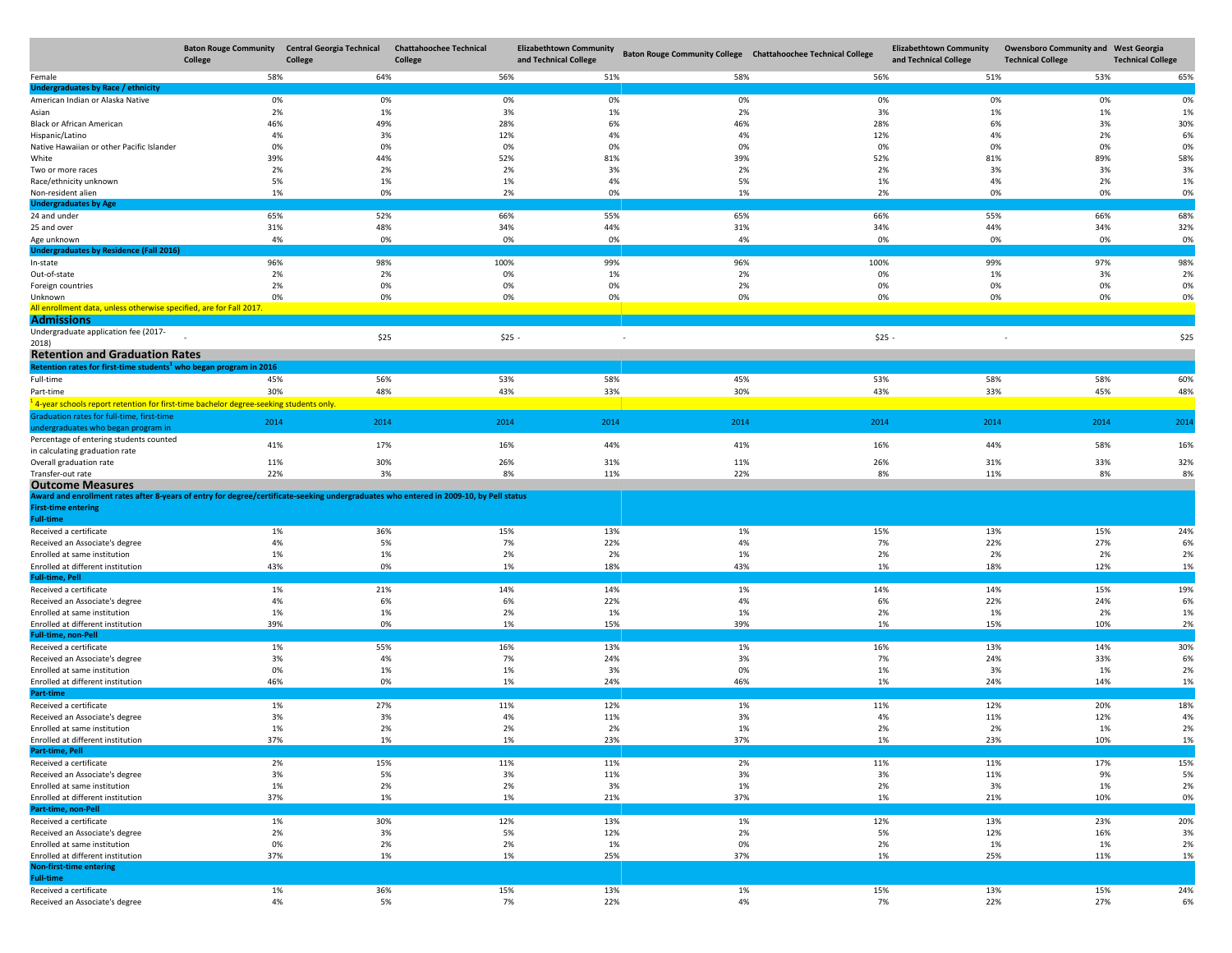|                                   | <b>Baton Rouge Community</b><br>College | <b>Central Georgia Technical</b><br>College | <b>Chattahoochee Technical</b><br>College | <b>Elizabethtown Community</b><br>and Technical College | Baton Rouge Community College Chattahoochee Technical College |     | <b>Elizabethtown Community</b><br>and Technical College | <b>Owensboro Community and West Georgia</b><br><b>Technical College</b> | <b>Technical College</b> |
|-----------------------------------|-----------------------------------------|---------------------------------------------|-------------------------------------------|---------------------------------------------------------|---------------------------------------------------------------|-----|---------------------------------------------------------|-------------------------------------------------------------------------|--------------------------|
| Enrolled at same institution      | 1%                                      | 1%                                          | 2%                                        | 2%                                                      | 1%                                                            | 2%  | 2%                                                      | 2%                                                                      | 2%                       |
| Enrolled at different institution | 43%                                     | 0%                                          | 1%                                        | 18%                                                     | 43%                                                           | 1%  | 18%                                                     | 12%                                                                     | 1%                       |
| <b>Full-time, Pell</b>            |                                         |                                             |                                           |                                                         |                                                               |     |                                                         |                                                                         |                          |
| Received a certificate            | 1%                                      | 21%                                         | 14%                                       | 14%                                                     | 1%                                                            | 14% | 14%                                                     | 15%                                                                     | 19%                      |
| Received an Associate's degree    | 4%                                      | 6%                                          | 6%                                        | 22%                                                     | 4%                                                            | 6%  | 22%                                                     | 24%                                                                     | 6%                       |
| Enrolled at same institution      | 1%                                      | 1%                                          | 2%                                        | 1%                                                      | 1%                                                            | 2%  | 1%                                                      | 2%                                                                      | 1%                       |
| Enrolled at different institution | 39%                                     | 0%                                          | 1%                                        | 15%                                                     | 39%                                                           | 1%  | 15%                                                     | 10%                                                                     | 2%                       |
| <b>Full-time, non-Pell</b>        |                                         |                                             |                                           |                                                         |                                                               |     |                                                         |                                                                         |                          |
| Received a certificate            | 1%                                      | 55%                                         | 16%                                       | 13%                                                     | 1%                                                            | 16% | 13%                                                     | 14%                                                                     | 30%                      |
| Received an Associate's degree    | 3%                                      | 4%                                          | 7%                                        | 24%                                                     | 3%                                                            | 7%  | 24%                                                     | 33%                                                                     | 6%                       |
| Enrolled at same institution      | 0%                                      | 1%                                          | 1%                                        | 3%                                                      | 0%                                                            | 1%  | 3%                                                      | 1%                                                                      | 2%                       |
| Enrolled at different institution | 46%                                     | 0%                                          | 1%                                        | 24%                                                     | 46%                                                           | 1%  | 24%                                                     | 14%                                                                     | 1%                       |
| <b>Part-time</b>                  |                                         |                                             |                                           |                                                         |                                                               |     |                                                         |                                                                         |                          |
| Received a certificate            | 1%                                      | 27%                                         | 11%                                       | 12%                                                     | 1%                                                            | 11% | 12%                                                     | 20%                                                                     | 18%                      |
| Received an Associate's degree    | 3%                                      | 3%                                          | 4%                                        | 11%                                                     | 3%                                                            | 4%  | 11%                                                     | 12%                                                                     | 4%                       |
| Enrolled at same institution      | 1%                                      | 2%                                          | 2%                                        | 2%                                                      | 1%                                                            | 2%  | 2%                                                      | 1%                                                                      | 2%                       |
| Enrolled at different institution | 37%                                     | 1%                                          | 1%                                        | 23%                                                     | 37%                                                           | 1%  | 23%                                                     | 10%                                                                     | 1%                       |
| Part-time, Pell                   |                                         |                                             |                                           |                                                         |                                                               |     |                                                         |                                                                         |                          |
| Received a certificate            | 2%                                      | 15%                                         | 11%                                       | 11%                                                     | 2%                                                            | 11% | 11%                                                     | 17%                                                                     | 15%                      |
| Received an Associate's degree    | 3%                                      | 5%                                          | 3%                                        | 11%                                                     | 3%                                                            | 3%  | 11%                                                     | 9%                                                                      | 5%                       |
| Enrolled at same institution      | 1%                                      | 2%                                          | 2%                                        | 3%                                                      | 1%                                                            | 2%  | 3%                                                      | 1%                                                                      | 2%                       |
| Enrolled at different institution | 37%                                     | 1%                                          | 1%                                        | 21%                                                     | 37%                                                           | 1%  | 21%                                                     | 10%                                                                     | 0%                       |
| Part-time, non-Pell               |                                         |                                             |                                           |                                                         |                                                               |     |                                                         |                                                                         |                          |
| Received a certificate            | 1%                                      | 30%                                         | 12%                                       | 13%                                                     | 1%                                                            | 12% | 13%                                                     | 23%                                                                     | 20%                      |
| Received an Associate's degree    | 2%                                      | 3%                                          | 5%                                        | 12%                                                     | 2%                                                            | 5%  | 12%                                                     | 16%                                                                     | 3%                       |
| Enrolled at same institution      | 0%                                      | 2%                                          | 2%                                        | 1%                                                      | 0%                                                            | 2%  | 1%                                                      | 1%                                                                      | 2%                       |
| Enrolled at different institution | 37%                                     | 1%                                          | 1%                                        | 25%                                                     | 37%                                                           | 1%  | 25%                                                     | 11%                                                                     | 1%                       |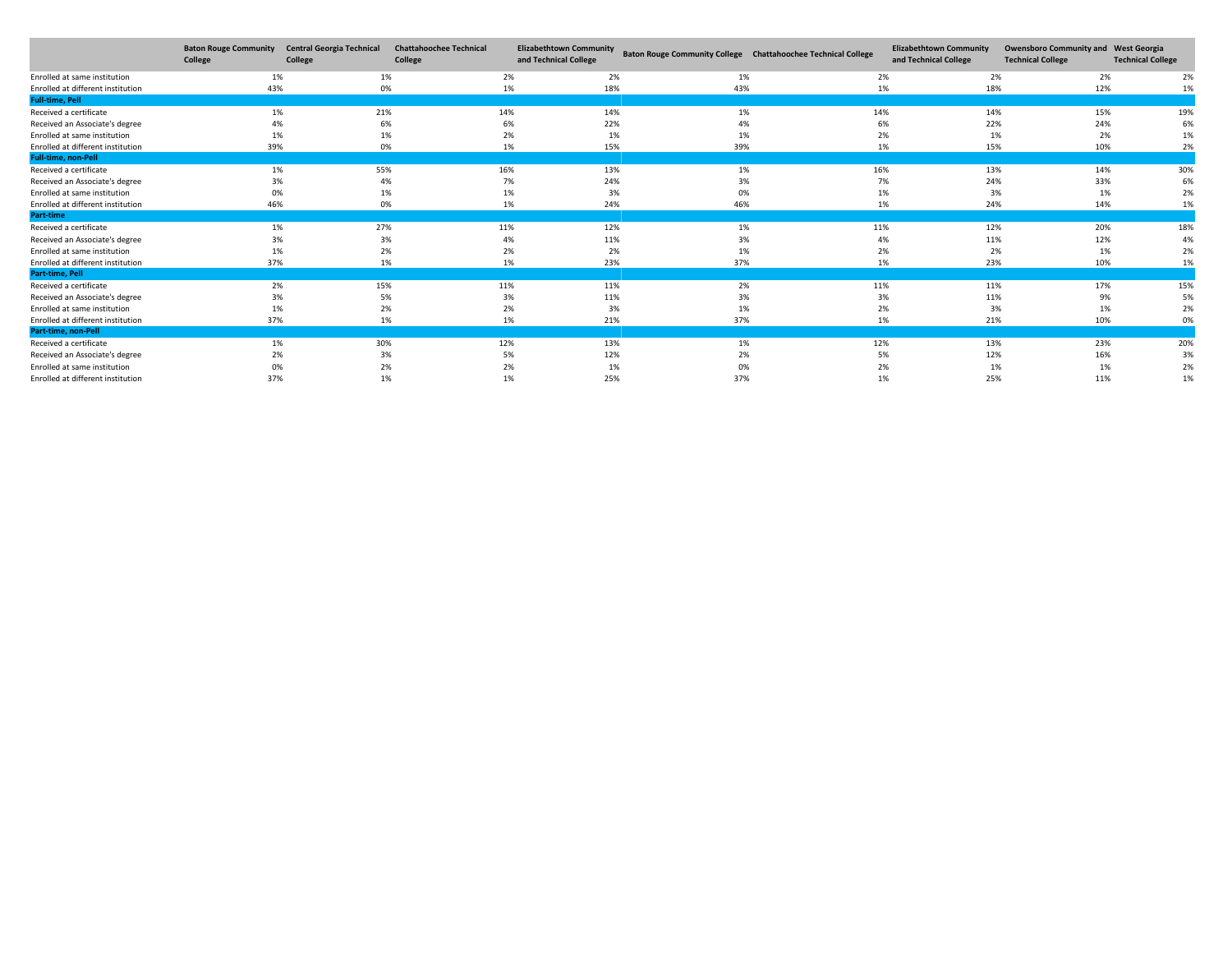| Institution/Award in 8 vrs 2008 Cohort               | <b>Chattahoochee Tech</b> | <b>Central GA Tech</b> | <b>Baton Rouge CC</b> | <b>Elizabethtown Community</b><br>& Technical College | <b>Greenville Technical College Gwinnett Tech</b> |            | <b>Georgia Northwestern</b> | <b>Owensboro Community</b><br>& Technical College | <b>West GA Tech</b> |
|------------------------------------------------------|---------------------------|------------------------|-----------------------|-------------------------------------------------------|---------------------------------------------------|------------|-----------------------------|---------------------------------------------------|---------------------|
| First-time - Full Time<br>Non-First time - Full-Time | 25%<br>33%                | 40%<br>46%             | 13%<br>12%            | 52%                                                   | 21%                                               | 34%<br>46% |                             | 41%<br>38%                                        | 38%<br>42%          |
| First-time - Part Time<br>Non-First time - Part Time | 21%<br>29%                | 50%<br>39%             | 6%                    | 23%<br>35%                                            | 15%                                               | 25%<br>36% | 36%<br>60%                  | 23%<br>33%                                        | 29%<br>34%          |

OUTCOME Measures Award and Enrollment Rates

Award and enrollment measures are measured from eight years after entering the institution into one of four degree/certificate-seeking undergraduate student cohort (First-time, full-time, First-time, part-time, Non-first-t

Source: Data Feedback Report 2017 Figure 15 & 16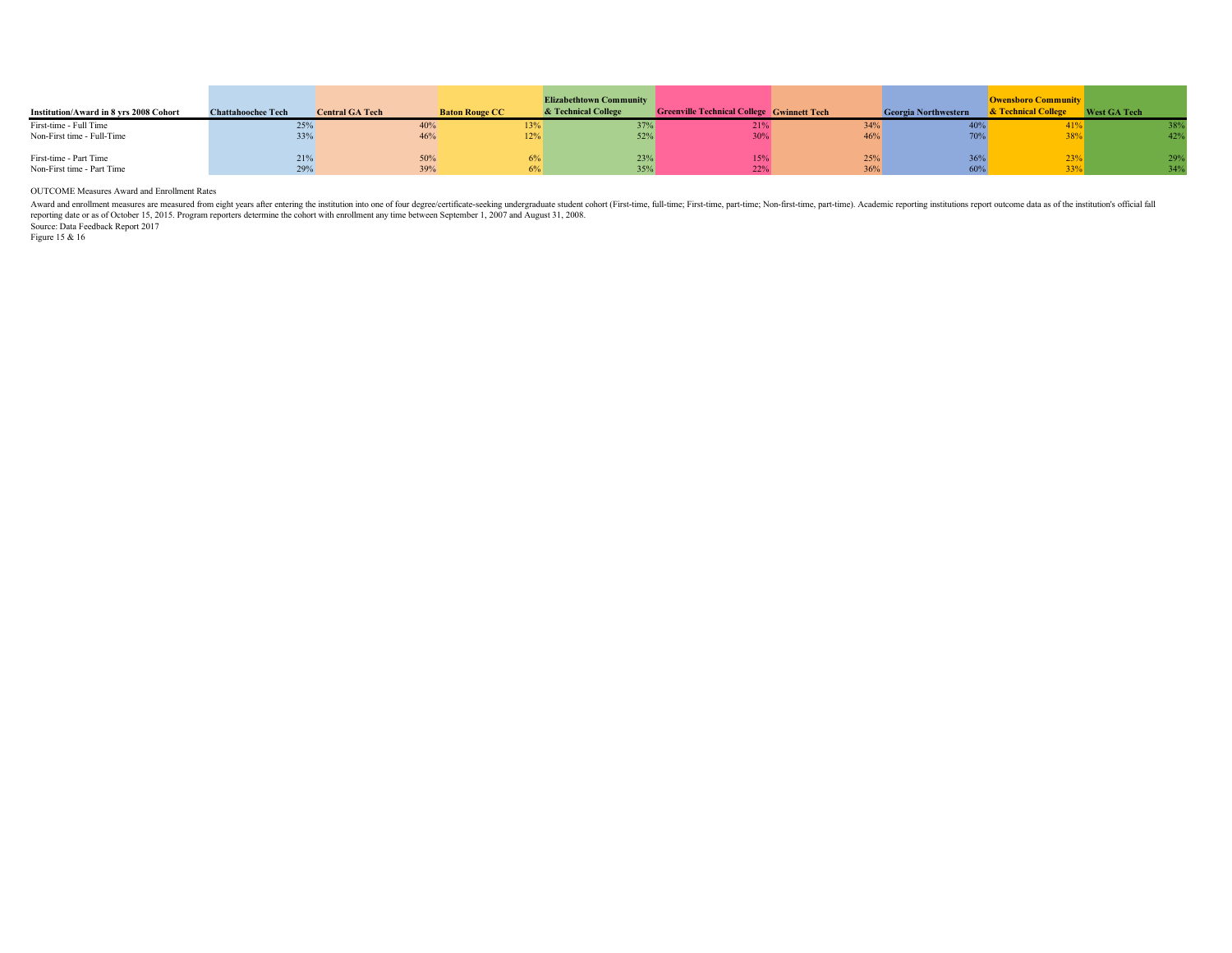# **Enrollment/Retention/Completions/Financial Aid**

| Table 1: Total Enrollment |  |  |  |
|---------------------------|--|--|--|
|                           |  |  |  |
|                           |  |  |  |

| Academic<br>Year | <b>Total Enrollment</b> | <b>Credit Hours</b> | <b>Full Time</b><br>Equivalent<br>(FTE) |
|------------------|-------------------------|---------------------|-----------------------------------------|
| AY2014           | 12,165                  | 194,562             | 6,485                                   |
| <b>AY2015</b>    | 11,715                  | 186,490             | 6,216                                   |
| AY2016           | 11,514                  | 173,575             | 5,785                                   |
| <b>AY2017</b>    | 11,429                  | 165,950             | 5,531                                   |
| AY2018           | 11,973                  | 159,040             | 5,634                                   |

Source: TCSG End of Year Enrollment Report, #ER21

**Table 2: Credit Enrollment by Gender**

| Academic<br>Year | <b>Total Enrollment</b> | Male  | Female |  |  |
|------------------|-------------------------|-------|--------|--|--|
| AY2014           | 12,165                  | 4.713 | 7.452  |  |  |
| AY2015           | 11,715                  | 4,377 | 7,338  |  |  |
| AY2016           | 11,514                  | 4,332 | 7.182  |  |  |
| <b>AY2017</b>    | 11,429                  | 4,147 | 7,282  |  |  |
| AY2018           | 11,973                  | 4,363 | 7,610  |  |  |

Source: TCSG End of Year Enrollment Report, #ER20 **Table 3: Credit Enrollment by Race/ Ethnicity**

| Academic<br>Year | American Indian | Asian | <b>Black or African</b><br>American | Hispanic or Latino | Native<br>Hawaiian | Two or more<br>races | Unknown    | White | <b>Resident Alien</b><br>(N/A after<br>2014) |  |
|------------------|-----------------|-------|-------------------------------------|--------------------|--------------------|----------------------|------------|-------|----------------------------------------------|--|
| AY2014           | 26              | 109   | 6,381                               | 302                |                    | 126                  | <b>181</b> | 5.034 | $\bf{0}$                                     |  |
| AY2015           | 32              | 113   | 6,067                               | 319I               |                    | <b>119</b>           | 152        | 4,905 |                                              |  |
| AY2016           | 35              | 121   | 5,914                               | 371                |                    | <b>130</b>           | <b>108</b> | 4,828 |                                              |  |
| AY2017           | 32              | 134   | 5,757                               | 364                |                    | <b>159</b>           | 66         | 4,909 |                                              |  |
| AY2018           | 24              | 127   | 5,947                               | 410                |                    | <b>190</b>           | 68         | 5,199 |                                              |  |

Source: TCSG End of Year Enrollment Report, Post 311

### **Table 4: Credit Enrollment by Age Group**

| Academic<br>Year | Under 21 | $21 - 25$ | $26 - 30$ | $31 - 35$ | 36-40 | Over 40 |
|------------------|----------|-----------|-----------|-----------|-------|---------|
| AY2014           | 2.948    | 2,858     | 1,814     | 1,426     | 999   | 2.120   |
| AY2015           | 3,110    | 2,636     | 1,729     | 1,314     | 939   | 1,987   |
| AY2016           | 3,385    | 2,488     | 1,691     | 1,308     | 908   | 1,735   |
| AY2017           | 3,555    | 2,449     | 1,676     | 1,162     | 873   | 1.714   |
| AY2018           | 4,213    | 2,340     | 1,683     | 1.210     | 873   | 1,654   |

Source: TCSG End of Year Enrollment Report, #ER23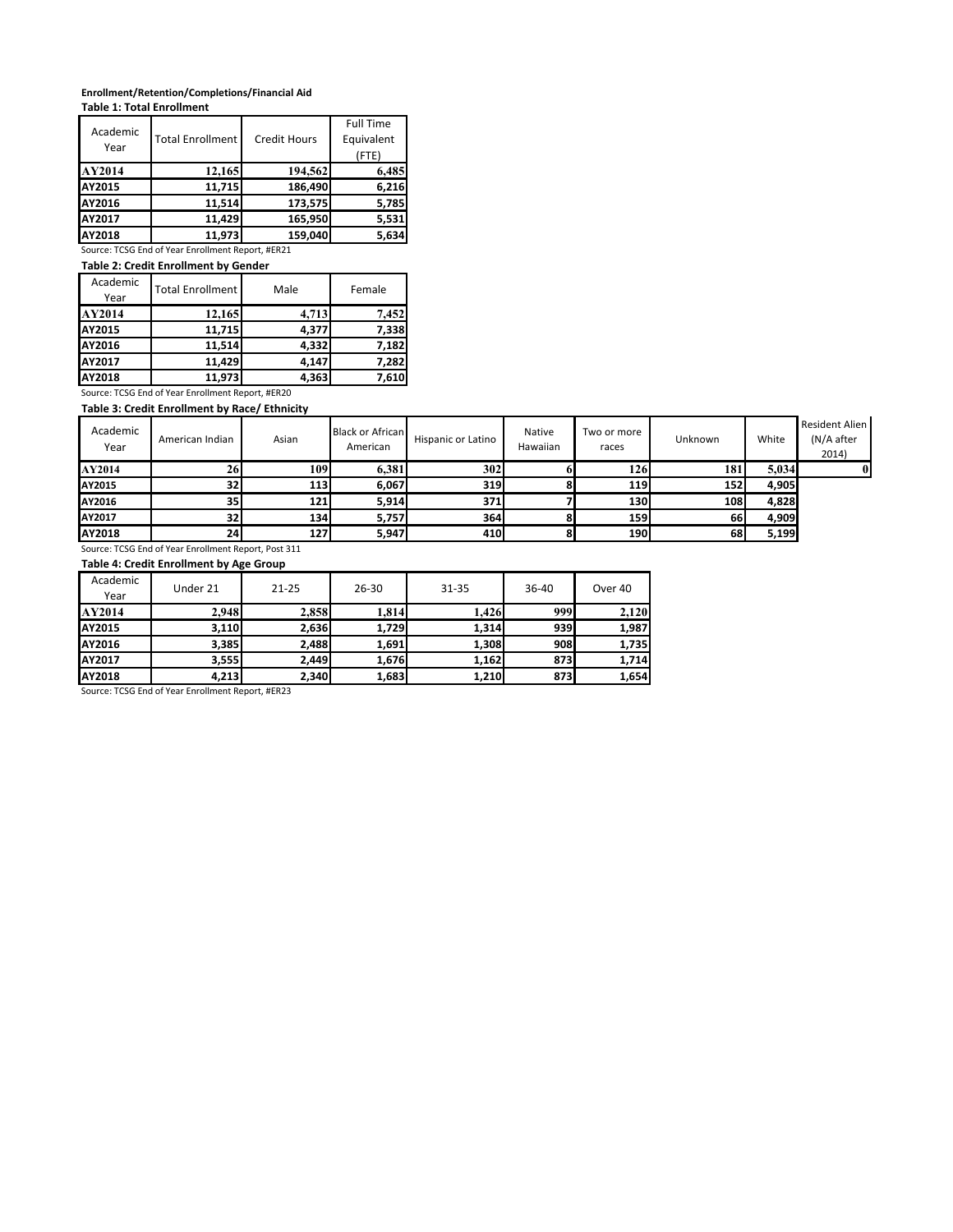#### **Table 5: Credit Enrollment by Educational Level**

| Academic<br>Year | Less Than 12                                      | GED   | High School | 1-3 Years<br>Postsecondary | Bachelor<br>Degree | Greater than<br>Bachelor Deg. |
|------------------|---------------------------------------------------|-------|-------------|----------------------------|--------------------|-------------------------------|
| AY2014           | 834                                               | 2,293 | 5,443       | 3.360                      | 194                | 41                            |
| AY2015           | 1,038                                             | 1,884 | 5,350       | 3,224                      | 184                | 35                            |
| AY2016           | 1,233                                             | 1,870 | 5,813       | 2,380                      | 178                | 40                            |
| AY2017           | 1,511                                             | 2,033 | 5,773       | 1,881                      | 187                | 44                            |
| <b>AY2018</b>    | 2.257                                             | 1,976 | 5,489       | 1,956                      | 234                | 61                            |
|                  | Source: TCSG End of Year Enrollment Report, #ER24 |       |             |                            |                    |                               |

**Table 6: Financial Aid Recipients** 2014 - 2018

| Academic<br><b>Total College</b><br>Enrollment<br>Year |                                     | Total<br>Unduplicated               | Top Forms of Financial Aid |                                |     |  |  |
|--------------------------------------------------------|-------------------------------------|-------------------------------------|----------------------------|--------------------------------|-----|--|--|
|                                                        | <b>Financial Aid</b><br>Recipients* | <b>HOPE Grant</b><br>or Scholarship | PELL                       | Veterans<br>Administrati<br>on |     |  |  |
| AY2014                                                 | 12,165                              | 9,328                               | 5,847                      | 6,907                          | 834 |  |  |
| AY2015                                                 | 11,715                              | 8,984                               | 5,510                      | 6,568                          | 614 |  |  |
| AY2016                                                 | 11,514                              | 7,457                               | 4,335                      | 5,907                          | 589 |  |  |
| AY2017                                                 | 11,429                              | 7,073                               | 4,130                      | 5,531                          | 559 |  |  |
| AY2018                                                 | 11,973                              | 6,697                               | 3,428                      | 5,256                          | 528 |  |  |

\*Includes the following forms of financial aid: HOPE, PELL, Veterans Administration, WIA, TANF, Dislocated Worker, and local scholarships Source: TCSG End of Year Enrollment Report, #CR1660

#### **Table 7: COMPLETIONS-Graduates and Awards**

|                  | Graduates      | <b>Total Awards</b> | Award Type           |                 |                                        |  |
|------------------|----------------|---------------------|----------------------|-----------------|----------------------------------------|--|
| Academic<br>Year | (unduplicated) | (duplicated)        | Associate<br>Degrees | <b>Diplomas</b> | Technical<br>Certificates<br>of Credit |  |
| AY2014           | 3,346          | 4,935               | 280                  | 627             | 4,028                                  |  |
| <b>AY2015</b>    | 3,194          | 4,997               | 454                  | 665             | 3,878                                  |  |
| AY2016           | 3,205          | 5,757               | <b>620</b>           | 982             | 4,155                                  |  |
| <b>AY2017</b>    | 3,474          | 6,012               | <b>650</b>           | 800             | 4,562                                  |  |
| AY2018           | 3,690          | 6,084               | 660                  | 721             | 4,703                                  |  |

Source: College Snapshot DC185

| <b>Table 8: Retention</b> |                       |  |  |  |  |
|---------------------------|-----------------------|--|--|--|--|
| Academic                  |                       |  |  |  |  |
| Year                      | <b>Retention Rate</b> |  |  |  |  |
| AY2014                    | 61.30%                |  |  |  |  |
| AY2015                    | 68.40%                |  |  |  |  |
| AY2016                    | 67.10%                |  |  |  |  |
| AY2017                    | 66.20%                |  |  |  |  |
| AY2018                    | 68.00%                |  |  |  |  |

Source: Performance Benchmarks DC198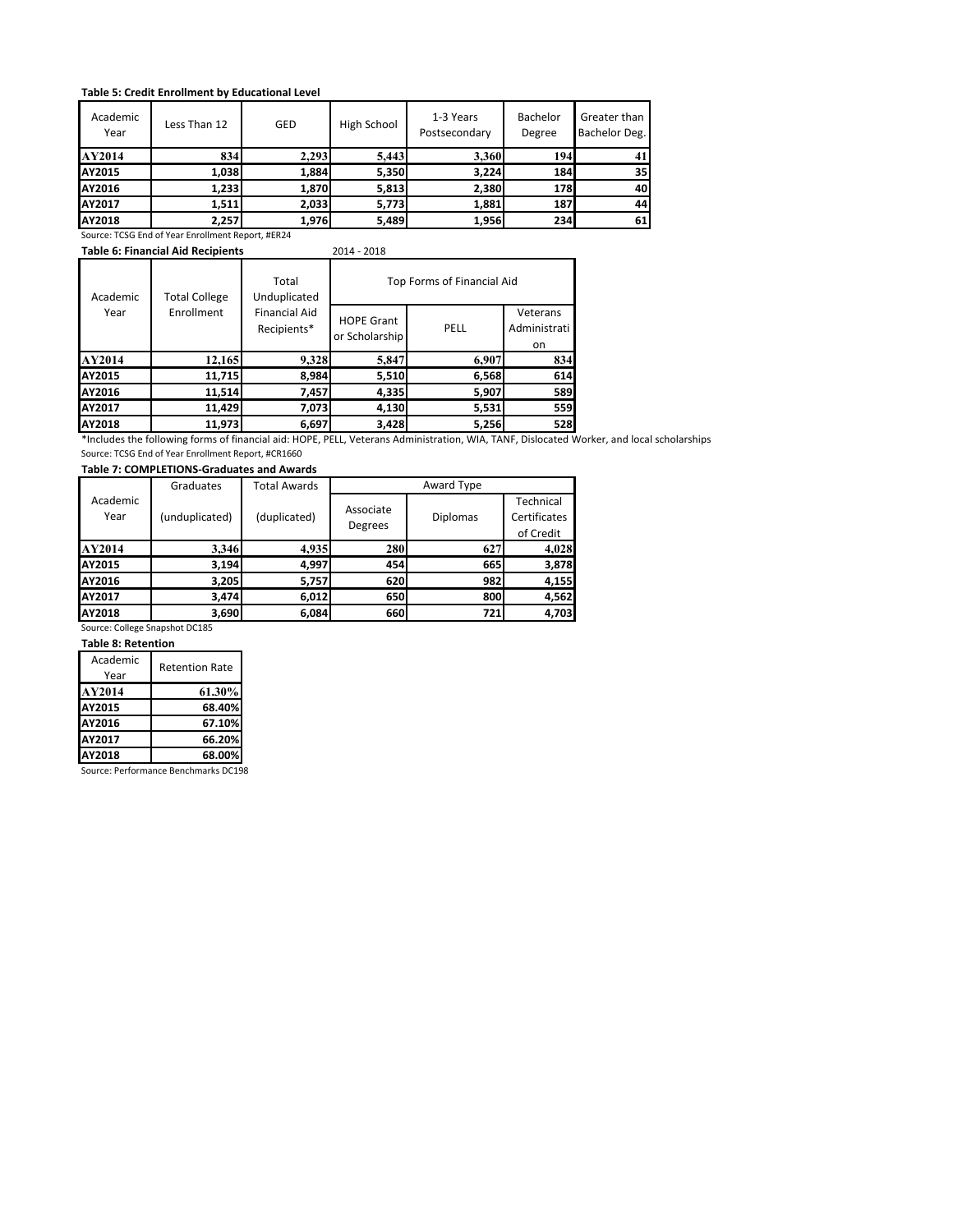| <b>IPEDS Graduation Rate Summaries</b>                |       |      |      |      |      |
|-------------------------------------------------------|-------|------|------|------|------|
| 2013                                                  | 2013  | 2014 | 2015 | 2016 | 2017 |
| <b>Graduation Rate</b>                                | 31%   | 19%  | 21%  | 29%  | 30%  |
| Total number of students in the Adjusted Cohort       | 2.067 | 691  | 770  | 848  | 627  |
| Total number of completers within 150% of normal time | 633   | 128  | 162  | 250  | 187  |
| Transfer-out rate                                     |       |      |      |      | 3%   |
| Number transfers within 150%                          |       |      |      |      | 20   |
|                                                       |       |      |      |      |      |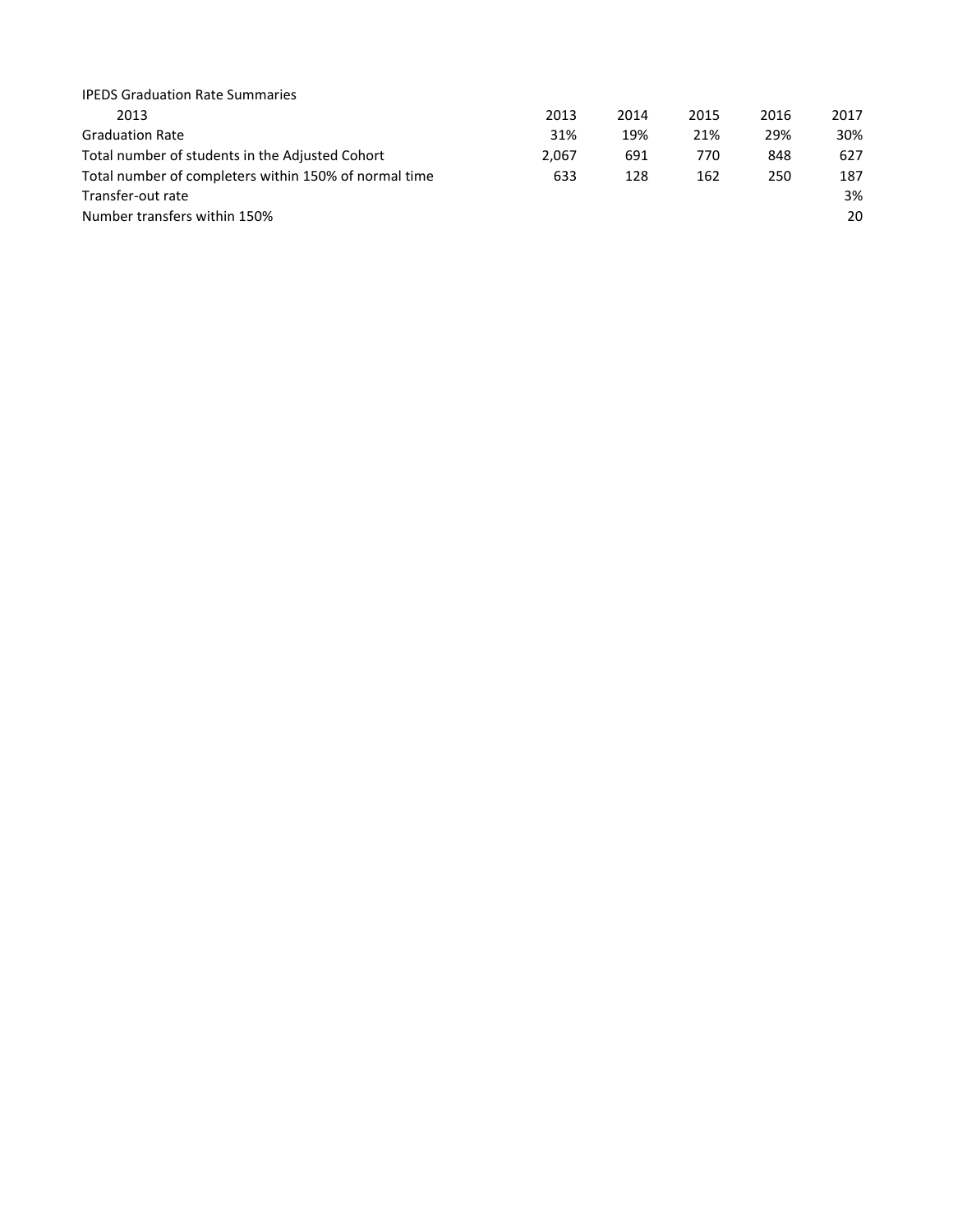| <b>IPEDS Reported Data</b>                                                      |                                                            | 2013 - 2014                                     | 2014-2015                                                                       |                                                             |                                                 |
|---------------------------------------------------------------------------------|------------------------------------------------------------|-------------------------------------------------|---------------------------------------------------------------------------------|-------------------------------------------------------------|-------------------------------------------------|
| Total grant aid received by all undergraduate students                          |                                                            |                                                 | \$30,634,262 Total grant aid received by all undergraduate students             |                                                             | \$28,384,209                                    |
| Number of undergraduate students who received a Pell Grant                      |                                                            | 5,661                                           | Grant                                                                           | Number of undergraduate students who received a Pell        |                                                 |
| Percentage of FTFT students receiving any financial aid                         |                                                            |                                                 |                                                                                 | 94% Percentage of FTFT students receiving any financial aid | 93%                                             |
|                                                                                 |                                                            |                                                 |                                                                                 |                                                             |                                                 |
|                                                                                 | Percentage of FTFT students<br>receiving grant aid by type | Average amount of grant<br>aid received by type |                                                                                 | Percentage of FTFT students<br>receiving grant aid by type  | Average amount of grant<br>aid received by type |
| Total                                                                           | 91%                                                        | \$5,373 Total                                   |                                                                                 | 91%                                                         | \$5,460                                         |
| <b>Federal Government</b>                                                       | 83%                                                        |                                                 | \$4,716 Federal Government                                                      | 80%                                                         | \$4,789                                         |
| Pell                                                                            | 83%                                                        | \$4,626 Pell                                    |                                                                                 | 80%                                                         | \$4,707                                         |
| Other Federal                                                                   | 41%                                                        |                                                 | \$214 Other Federal                                                             | 26%                                                         | \$337                                           |
| State/Local Government                                                          | 67%                                                        |                                                 | \$1,466 State/Local Government                                                  | 65%                                                         | \$1,754                                         |
| Institutional                                                                   | 0%                                                         |                                                 | N/A Institutional<br>0%                                                         |                                                             | N/A                                             |
|                                                                                 | Percentage of FTFT students<br>receiving loans by type     | Average amount of loans<br>received by type     |                                                                                 | Percentage of FTFT students<br>receiving loans by type      | Average amount of loans<br>received by type     |
| Total                                                                           | 35%                                                        | \$4,070 Total                                   |                                                                                 | 33%                                                         | \$4,301                                         |
| Federal                                                                         | 35%                                                        |                                                 | \$4,070 Federal                                                                 | 33%                                                         | \$4,301                                         |
| Non-federal                                                                     | 0%                                                         |                                                 | N/A Non-federal                                                                 | 0%                                                          | N/A                                             |
|                                                                                 |                                                            |                                                 |                                                                                 |                                                             |                                                 |
| Average net price for FTFT students who receive grant aid                       |                                                            |                                                 | \$2,989 Average net price for FTFT students who receive grant aid               |                                                             | \$3,587                                         |
| Average net price for FTFT students who receive Title IV federal<br>student aid |                                                            |                                                 | Average net price for FTFT students who receive Title IV<br>federal student aid |                                                             |                                                 |
| $$0 - 30,000$                                                                   |                                                            |                                                 | $$2,612$ \$0 - 30,000                                                           |                                                             | \$3,135                                         |
| $$30,001 - 48,000$                                                              |                                                            |                                                 | $$3,483$ $$30,001 - 48,000$                                                     |                                                             | \$3,475                                         |
| $$48,001 - 75,000$                                                              |                                                            |                                                 | $$5,244$ $$48,001 - 75,000$                                                     |                                                             | \$5,730                                         |
| \$75,001 - 110,000                                                              |                                                            |                                                 | $$6,610$ $$75,001 - 110,000$                                                    |                                                             | \$7,075                                         |
| \$110,001 and more                                                              |                                                            |                                                 | \$7,494 \$110,001 and more                                                      |                                                             | \$8,126                                         |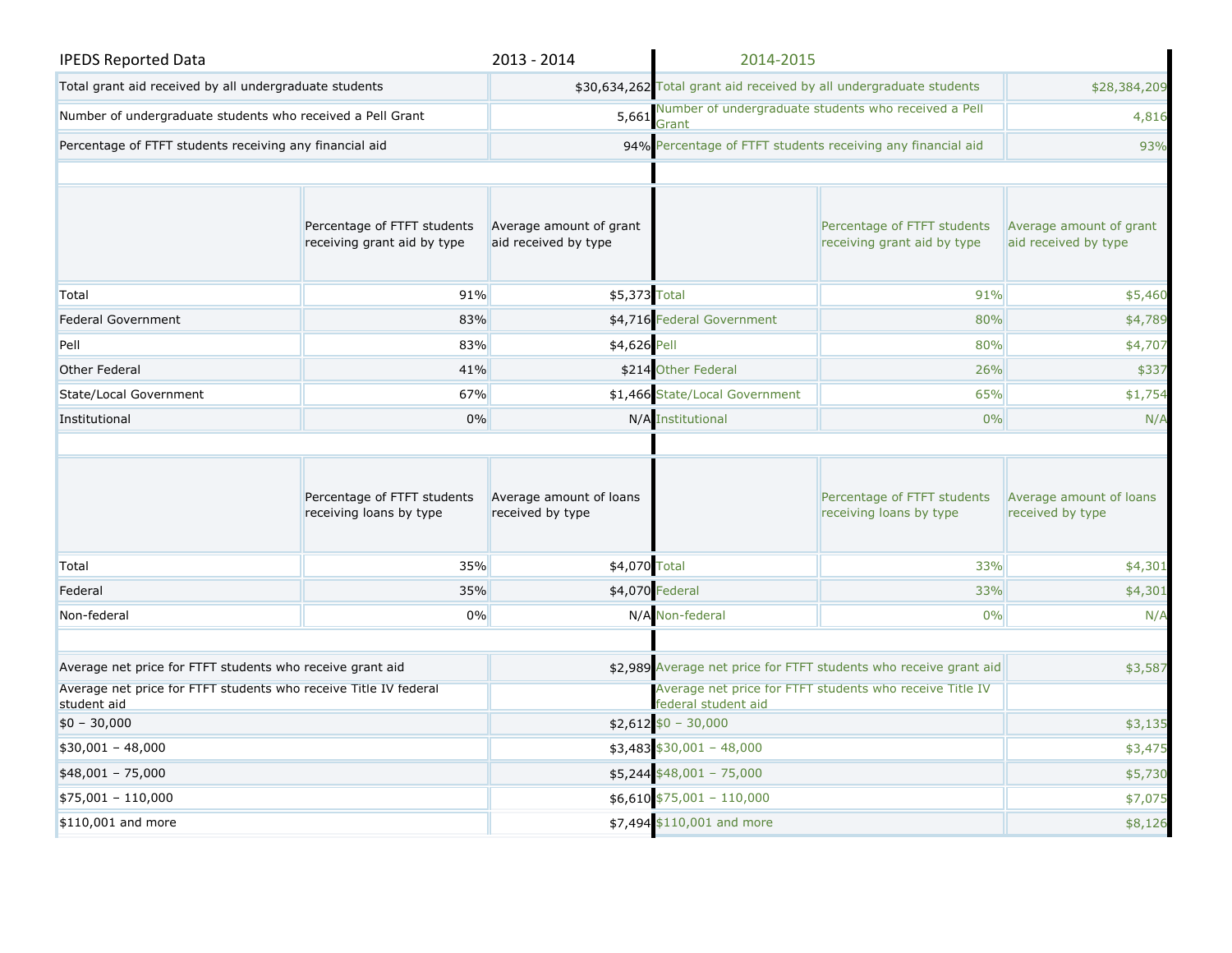| 2015-2016                 |                                                            | 2016-2017                                       |                                                                                 |                                                                   |                                                 |
|---------------------------|------------------------------------------------------------|-------------------------------------------------|---------------------------------------------------------------------------------|-------------------------------------------------------------------|-------------------------------------------------|
|                           | Total grant aid received by all undergraduate students     |                                                 | \$29,832,336 Total grant aid received by all undergraduate students             |                                                                   | \$25,118,459                                    |
| Grant                     | Number of undergraduate students who received a Pell       |                                                 | 4,804 Number of undergraduate students who received a Pell Grant                |                                                                   | 4,578                                           |
|                           | Percentage of FTFT students receiving any financial aid    |                                                 | 90% Percentage of FTFT students receiving any financial aid                     |                                                                   | 93%                                             |
|                           |                                                            |                                                 |                                                                                 |                                                                   |                                                 |
|                           | Percentage of FTFT students<br>receiving grant aid by type | Average amount of grant aid<br>received by type |                                                                                 | Percentage of FTFT students<br>receiving grant aid by type        | Average amount of grant<br>aid received by type |
| Total                     | 88%                                                        | \$6,038 Total                                   |                                                                                 | 90%                                                               | \$5,482                                         |
| <b>Federal Government</b> | 77%                                                        |                                                 | \$4,984 Federal Government                                                      | 79%                                                               | \$4,363                                         |
| Pell                      | 77%                                                        | \$4,838 Pell                                    |                                                                                 | 79%                                                               | \$4,324                                         |
| <b>Other Federal</b>      | 46%                                                        |                                                 | \$261 Other Federal                                                             | 17%                                                               | \$305                                           |
| State/Locai<br>Government | 67%                                                        |                                                 | \$2,173 State/Local Government                                                  | 67%                                                               | \$2,173                                         |
| <b>Institutional</b>      | 2%                                                         |                                                 | \$1,425 Institutional                                                           | $1\%$                                                             | \$2,324                                         |
|                           | Percentage of FTFT students<br>receiving loans by type     | Average amount of loans<br>received by type     |                                                                                 | Percentage of FTFT students<br>receiving loans by type            | Average amount of loans<br>received by type     |
| <b>Total</b>              | 31%                                                        | \$3,561 Total                                   |                                                                                 | 37%                                                               | \$3,252                                         |
| Federal                   | 30%                                                        |                                                 | \$3,547 Federal                                                                 | 37%                                                               | \$3,242                                         |
| Non-federal               | 1%                                                         |                                                 | \$1,993 Non-federal                                                             | 0%                                                                | \$1,282                                         |
|                           | Average net price for FTFT students who receive grant aid  |                                                 |                                                                                 | \$2,756 Average net price for FTFT students who receive grant aid | \$3,294                                         |
| federal student aid       | Average net price for FTFT students who receive Title IV   |                                                 | Average net price for FTFT students who receive Title IV federal<br>student aid |                                                                   |                                                 |
| $$0 - 30,000$             |                                                            |                                                 | $$2,268 $0 - 30,000$                                                            |                                                                   | \$2,754                                         |
| $$30,001 - 48,000$        |                                                            |                                                 | $$2,691$ \$30,001 - 48,000                                                      |                                                                   | \$3,628                                         |
| $$48,001 - 75,000$        |                                                            |                                                 | $$5,172$ \$48,001 - 75,000                                                      |                                                                   | \$5,356                                         |
| $$75,001 - 110,000$       |                                                            |                                                 | $$7,175$ $$75,001 - 110,000$                                                    |                                                                   | \$7,114                                         |
| \$110,001 and more        |                                                            |                                                 | \$8,585 \$110,001 and more<br>\$7,507                                           |                                                                   |                                                 |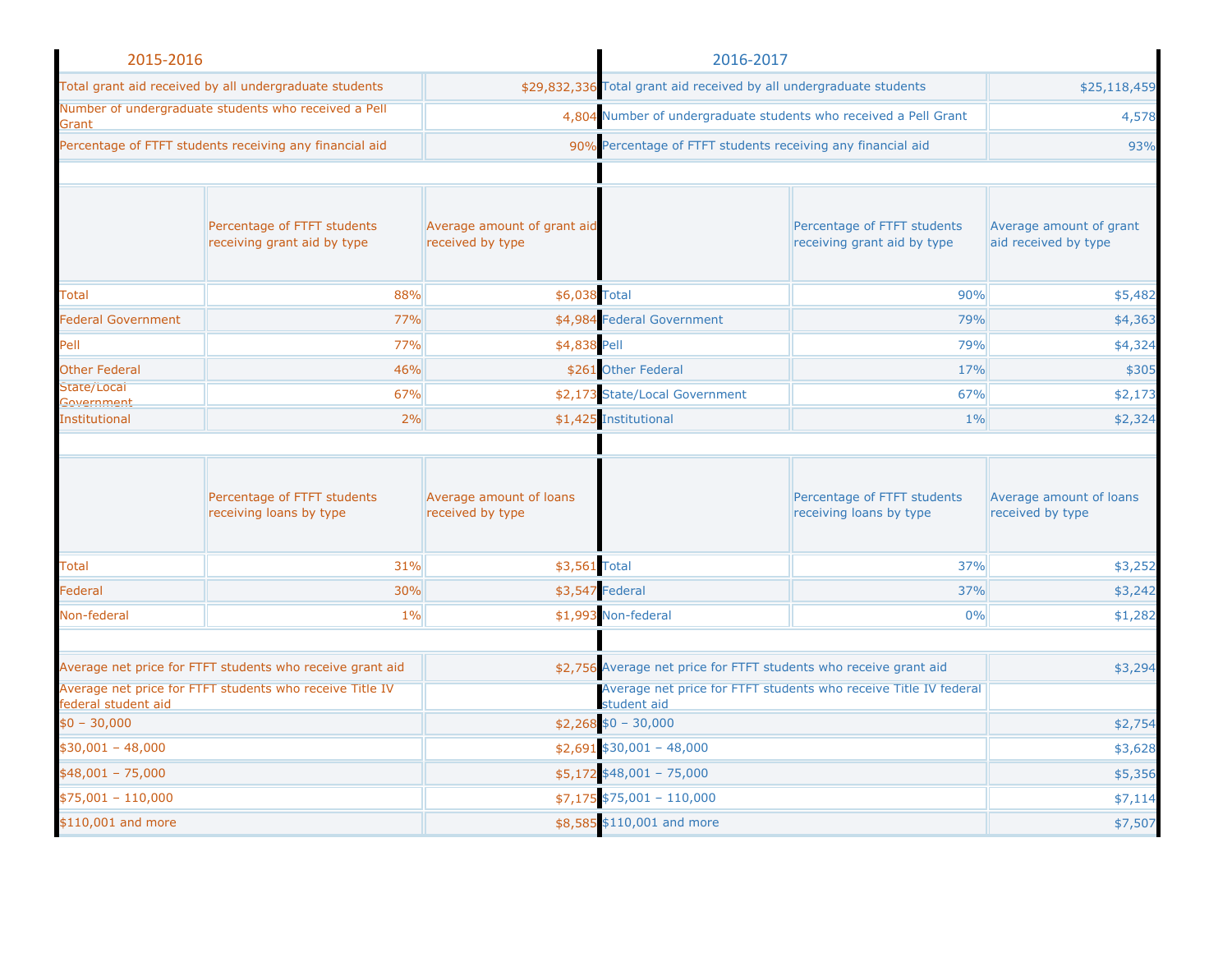## 2017-2018

| Total grant aid received by all undergraduate students     | \$27,105,153 |
|------------------------------------------------------------|--------------|
| Number of undergraduate students who received a Pell Grant | 4.295        |
| Percentage of FTFT students receiving any financial aid    | 92%          |

|                               | receiving grant aid by type | Percentage of FTFT students Average amount of grant aid<br>received by type |
|-------------------------------|-----------------------------|-----------------------------------------------------------------------------|
| <b>Total</b>                  | 91%                         | \$6,023                                                                     |
| <b>Federal Government</b>     | 80%                         | \$4,928                                                                     |
| Pell                          | 79%                         | \$4,886                                                                     |
| <b>Other Federal</b>          | 18%                         | \$322                                                                       |
| <b>State/Local Government</b> | <b>70%</b>                  | \$2,137                                                                     |
| Institutional                 | 2%                          | \$2,652                                                                     |

|                                                                                 | Percentage of FTFT students<br>receiving loans by type | Average amount of loans<br>received by type |
|---------------------------------------------------------------------------------|--------------------------------------------------------|---------------------------------------------|
| Total                                                                           | 30%                                                    | \$3,045                                     |
| Federal                                                                         | <b>30%</b>                                             | \$3,045                                     |
| Non-federal                                                                     | 0%                                                     | N/A                                         |
|                                                                                 |                                                        |                                             |
| Average net price for FTFT students who receive grant aid                       |                                                        | \$2,568                                     |
| Average net price for FTFT students who receive Title IV federal<br>student aid |                                                        |                                             |
| $$0 - 30,000$                                                                   |                                                        | \$1,953                                     |
| $$30,001 - 48,000$                                                              |                                                        | \$2,297                                     |

| $$48,001 - 75,000$  | \$4,790  |
|---------------------|----------|
| $$75,001 - 110,000$ | \$6,398⊧ |
| \$110,001 and more  | \$6,513  |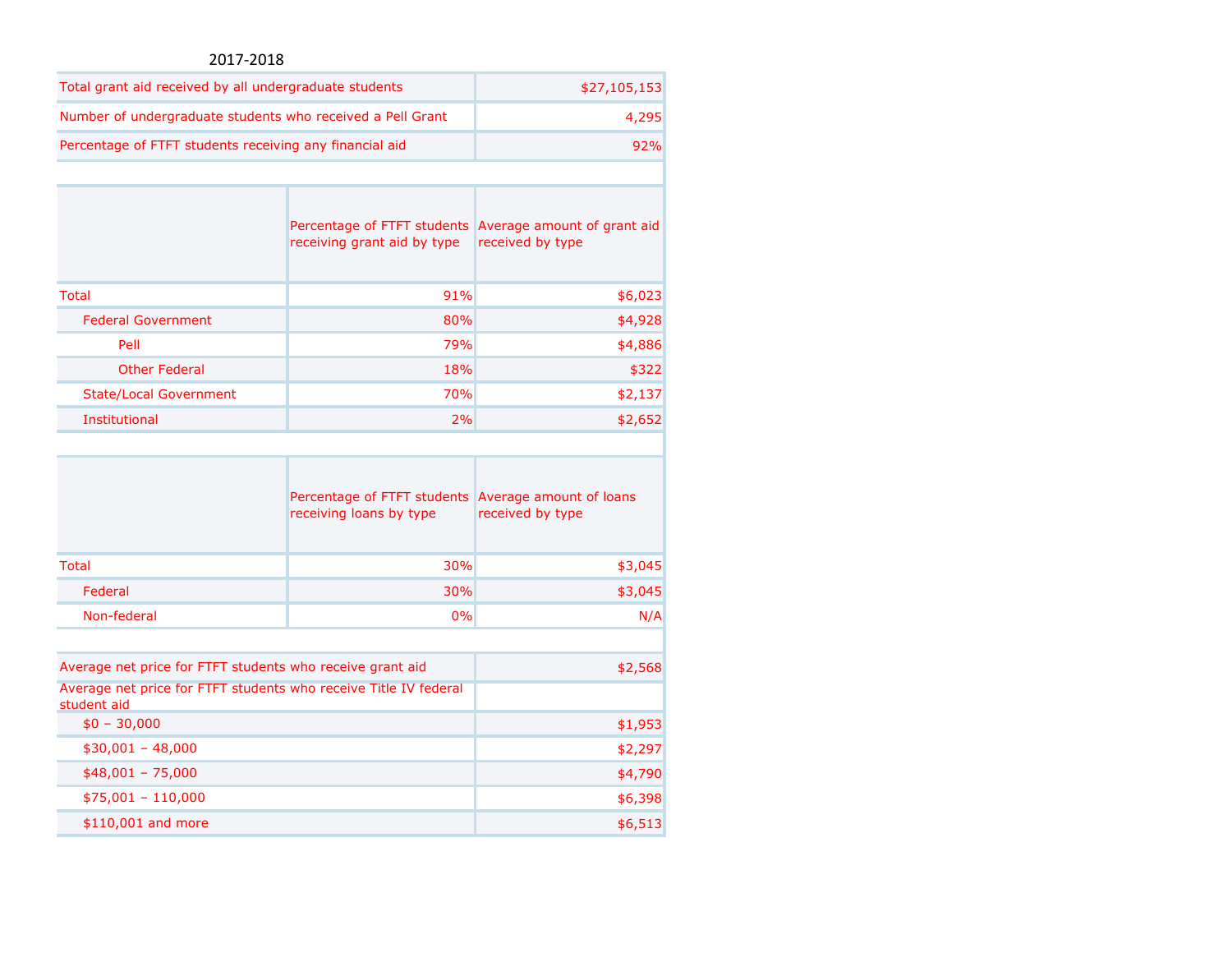| <b>Cost of Attendance</b> | 2013 | 2014 | 2015 | 2016 | 2017 |
|---------------------------|------|------|------|------|------|
| In-State                  | 2200 | 2568 | 2568 | 2674 | 2714 |
| Out of State              | 4120 | 4608 | 4608 | 4810 | 4810 |

Frequently Used Derived Variables:

Total price for in-state students (off-campus no dorms)

Total price for out-of-state students (off-campus no dorms)

IPEDS Financial Aid Survey Prior Year Data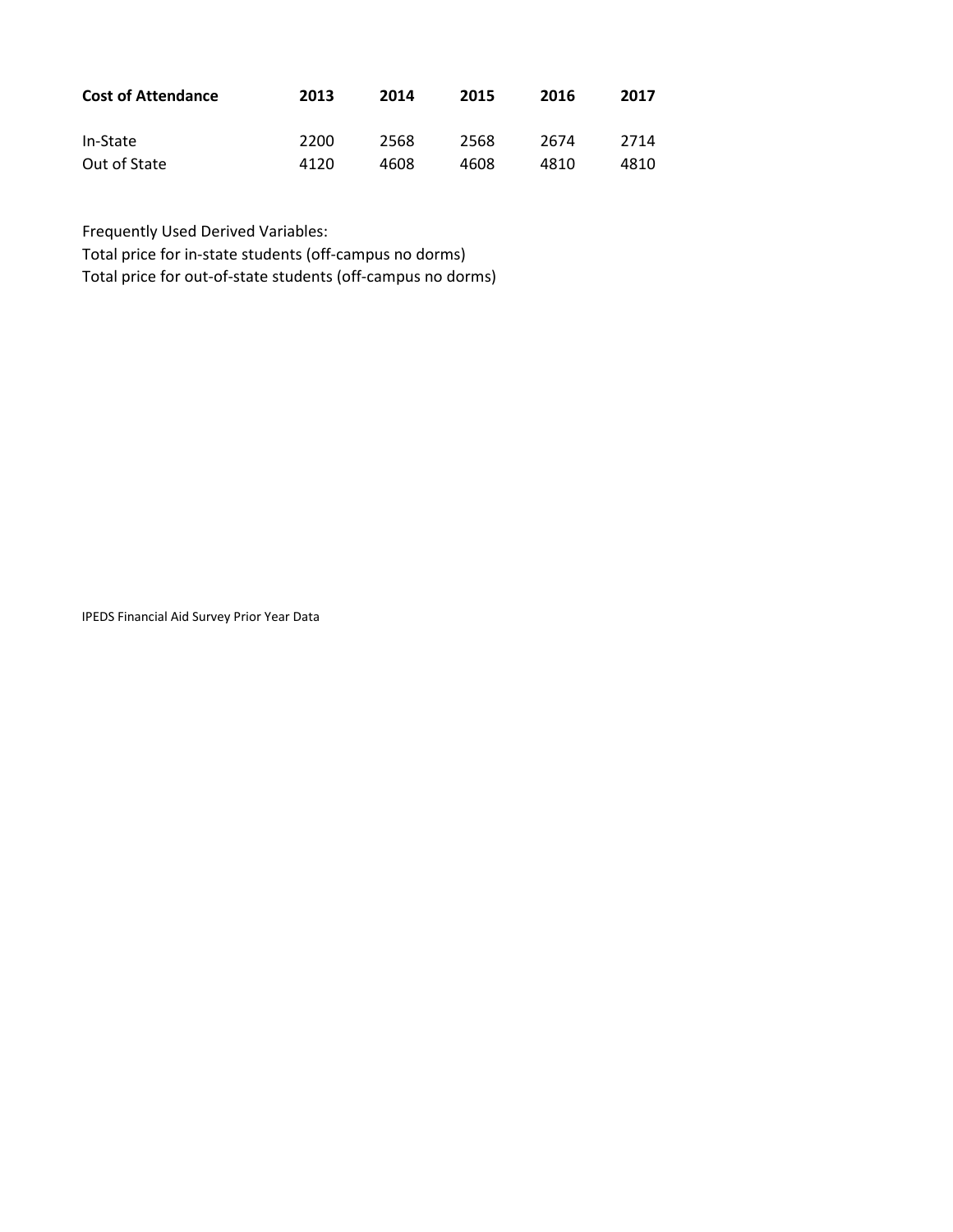| <b>Finances</b>                 | Fiscal Year Trend Data 2013 - 2017 |               |               |               |               |  |
|---------------------------------|------------------------------------|---------------|---------------|---------------|---------------|--|
|                                 | 2017                               | 2016          | 2015          | 2014          | 2013          |  |
| <b>Total Assets</b>             | \$86,626,064                       | \$90,332,337  | \$79,282,283  | \$77,574,294  | \$77,525,128  |  |
| <b>Total Liabilities</b>        | \$53,014,936                       | \$47,141,890  | \$48,920,118  | \$6,810,966   | \$4,900,495   |  |
| Capital Assets                  |                                    |               |               |               |               |  |
| <b>Total Plant,</b>             |                                    |               |               |               |               |  |
| <b>Property, Equipment</b>      | \$135,995,813                      | \$133,657,372 | \$116,471,109 | \$114,667,024 | \$111,491,526 |  |
| <b>Revenues</b>                 |                                    |               |               |               |               |  |
| <b>Tuition &amp; Fees</b>       | \$9,533,784                        | \$9,758,968   | \$9,358,719   | \$9,314,201   | \$6,073,854   |  |
| Federal Operating grants &      |                                    |               |               |               |               |  |
| contracts                       | \$213,239                          | \$277,157     | \$178,238     | \$295,775     | \$208,271     |  |
| Sales and services of           |                                    |               |               |               |               |  |
| educational activities          | \$5,060,810                        | \$4,301,176   | \$4,007,287   | \$3,327,875   | \$3,723,725   |  |
| Other sources                   | \$81,766                           | \$72,340      | \$36,489      | \$46,447      | \$148,173     |  |
| <b>Total operating revenues</b> | \$14,889,599                       | \$14,409,641  | \$13,580,733  | \$12,984,298  | \$10,154,023  |  |
| <b>Non-operating Revenues</b>   |                                    |               |               |               |               |  |
| State appropriations            | \$21,074,577                       | \$22,716,397  | \$22,358,557  | \$22,160,897  | \$23,408,811  |  |
| Federal nonoperating grants     | \$17,942,989                       | \$19,228,321  | \$20,611,222  | \$21,943,992  | \$22,270,812  |  |
| State nonoperating grants       | \$1,128,546                        | \$705,588     | \$542,259     | \$1,383,585   | \$348,248     |  |
| Gifts                           | \$510,268                          | \$2,130,246   | \$1,928,692   | \$393,419     | \$2,669,954   |  |
| Investment income               | \$122                              | \$135         | \$336         | \$548         | \$795         |  |
| <b>Total non-operating</b>      |                                    |               |               |               |               |  |
| revenues                        | \$40,656,502                       | \$44,795,437  | \$45,441,066  | \$45,882,441  | \$48,698,620  |  |
| 12-month Student FTE            | 5,555                              | 5,974         | 6,312         | 6,573         | 6,829         |  |
| Total operating and non-        |                                    |               |               |               |               |  |
| operating per FTE               | \$9,999                            | \$9,910       | \$9,351       | \$8,956       | \$8,618       |  |
| <b>Other Revenues</b>           |                                    |               |               |               |               |  |
| Capital appropriations          | \$1,148,984                        | \$16,706,835  | \$891,685     | \$2,098,716   | \$17,565,632  |  |
| Capital grants and gifts        | \$1,080,739                        | \$19,333      | \$0           | \$0           | \$66,766      |  |
| <b>Total other revenues and</b> |                                    |               |               |               |               |  |
| additions                       | \$2,229,723                        | \$16,726,168  | \$891,685     | \$2,291,854   | \$17,633,263  |  |
| Total all revenues and other    |                                    |               |               |               |               |  |
| additions                       | \$57,775,824                       | \$75,931,246  | \$59,913,484  | \$61,158,593  | \$76,485,906  |  |
| <b>EXPENSES</b>                 |                                    |               |               |               |               |  |
| Instruction                     | 30,065,,670                        | \$30,471,093  | \$28,697,250  | \$27,525,427  | \$27,283,172  |  |
| Research                        | \$0                                | \$0           | \$0           | \$0           | \$0           |  |
| Public service                  | \$1,295,521                        | \$977,106     | \$963,442     | \$855,988     | \$626,788     |  |
| Academic support                | \$5,126,588                        | \$5,459,976   | \$5,215,510   | \$5,028,078   | \$10,013,360  |  |
| Student services                | \$8,669,486                        | \$6,934,983   | \$6,424,688   | \$6,723,709   | \$6,461,232   |  |
| Institutional support           | \$9,688,420                        | \$11,218,701  | \$13,757,829  | \$13,887,984  | \$9,834,348   |  |
| Scholarships& fellowships       |                                    |               |               |               |               |  |
| expenses net of discounts and   |                                    |               |               |               |               |  |
| allowances (Pell, etc)          | \$5,094,428                        | \$5,483,311   | \$7,144,525   | \$8,998,712   | \$7,401,921   |  |